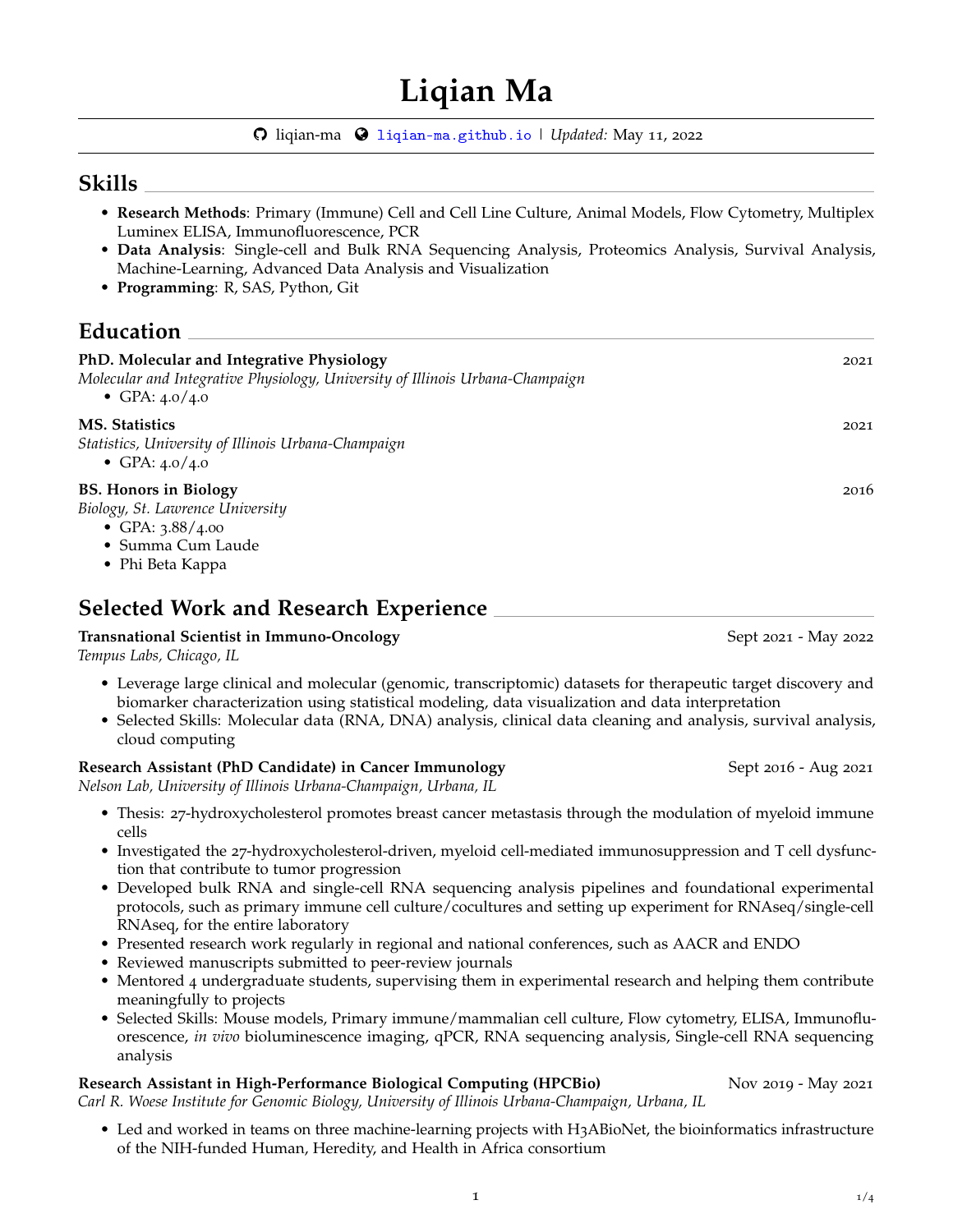- Developed project proposals to use genotype information to predict disease outcome and manage project teams by organizing group meetings, assigning tasks and managing teamwork progress
- Reviewed RNAseq node accreditation reports
- Independently analyzed RNAseq data for the research groups in the University of Illinois Urbana-Champaign as a part of HPCBio
- Supported HPCBio workshops (e.g. RNAseq analysis, using R and Bioconductor) as teaching assistant
- Selected Skills: RNA sequencing analysis, Machine-learning and Cloud-computing

#### **Intern in Genetics and Pharmacogenomics** May 2020 - August 2020 - August 2020

*Merck Research Laboratories, Merck, Boston, MA*

- Analyzed multi-omics datasets (REAP-Seq, Proteomics) to identify novel therapeutic targets by applying statistical modeling and machine-learning
- Conducted literature review and established work plan for pooled CRISPR screening with single-cell transcriptomic readout (CROP-seq)
- Selected Skills: Single-cell RNA sequencing analysis, Proteomics data analysis, Gene/protein co-expression network analysis, Cloud-computing

#### **Undergraduate Research Assistant in Immunology** Jan 2015 - May 2016

*Heckman Lab, St. Lawrence University, Canton, NY*

- Thesis: Investigation of the anti-inflammatory potential ability of chaga (Inonotus obliquus) in macrophages
- Other topic: Investigation of the immunomodulatory properties of cerium oxide nanoparticles
- Selected Skills: Primary/mammalian cell culture, Preparation of chaga extract by rotatory evaporation and lyophilization, Flow cytometry, ELISA, T cell purification, Co-culture of bone marrow-derived dendritic cells with primary T cells to examine the T cell activation, Development of protocols for the lab activities of Cancer Biology, using B16 cell line

### **Selected Awards and Honors**

| • Outstanding Thesis Award                                                                | 2022 |
|-------------------------------------------------------------------------------------------|------|
| • Inaugural Julie and David Mead Graduate Student Fellowship                              | 2020 |
| • Departmental Travel Award                                                               | 2019 |
| • Best Capstone Project in Professional Skills for Careers in Biosciences Workshop Series | 2019 |
| • Graduate College Travel Award                                                           | 2019 |
| • Endocrine Society Annual Meeting 2019 Outstanding Abstract Award                        | 2019 |
| • Annual Tissue Microenvironment Symposium (TiMe) Outstanding Research Poster Award       | 2018 |
| • AACR Annual Meeting AACR-Bristol Myers Squibb Oncology Scholar-in-Training Award        | 2018 |
| • Block Grant Fellowship                                                                  | 2016 |
| • Davis Projects for Peace                                                                | 2016 |

## **Leadership and Service**

| <b>Student Advising on Graduate Education Board Member</b>            | Aug 2018 - May 2021 |
|-----------------------------------------------------------------------|---------------------|
| Graduate College, University of Illinois Urbana-Champaign, Urbana, IL |                     |
| Student Committee Member                                              | Jan 2018 - Aug 2021 |

*Department of Molecular and Integrative Physiology, University of Illinois Urbana-Champaign, Urbana, IL*

### **Certificates**

| • Professional Skills for Careers in Biosciences (PSCB) | 2019 |
|---------------------------------------------------------|------|
| • Completion of Computational Genomics Courses          | 2017 |
|                                                         |      |

## **Publications**

#### **Peer-Reviewed:**

1. **Ma L**, Epa Vidana Gamage H, Tiwari S, et al. (2022) The liver x receptor is selectively modulated by different ligands to differentially alter breast cancer metastasis-associated myeloid immune cells. Endocrinology. Accepted.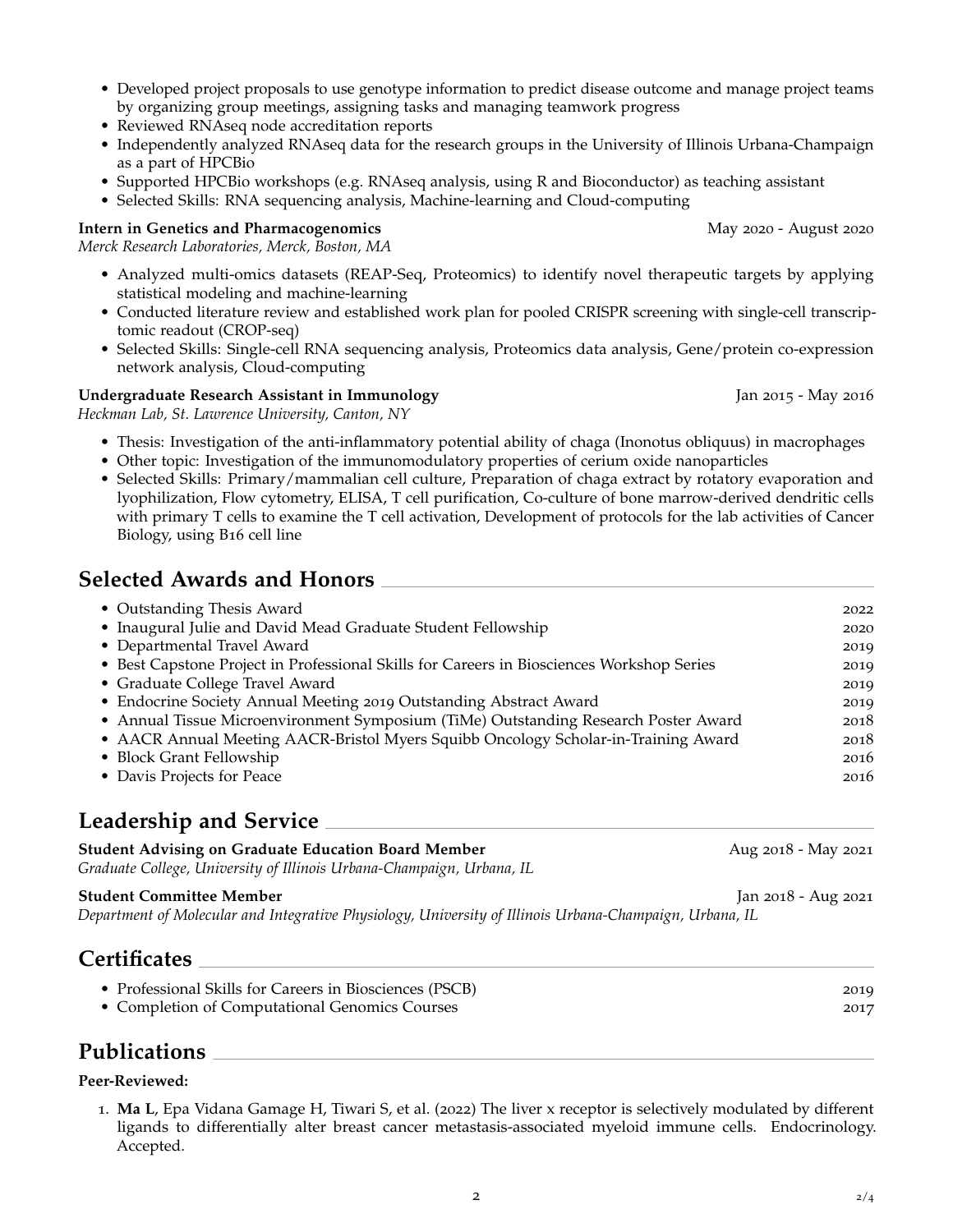- 2. **Ma L**, Cho W and Nelson ER. (2021). Our evolving understanding of how 27-hydroxycholesterol influences Cancer. Biochemical Pharmacology. 196: 114621.
- 3. Baek AE, Krawczynska N, Das Gupta A, et al. (2021). The cholesterol metabolite, 27-hydroxycholesterol promotes the secretion of extracellular vesicles which promote breast cancer progression. Endocrinology. 162(7): bqab095.
- 4. Hutchinson AS, Websdale A, Lianto L, et al. (2021). Liver x receptor alpha driveschemoresistance in response to side-chain hydroxycholesterols in triple negative breastcancer. Oncogene. 40(16): 2872-2883.
- 5. **Ma L**, Wang L, Nelson AT, et al. (2020). 27-Hydroxycholesterol acts on myeloid immune cells to induce T cell dysfunction, promoting breast cancer progression. Cancer Letters. 493: 266–283.
- 6. **Ma L** and Nelson ER. (2019). Oxysterols and nuclear receptors. Molecular and Cellular Endocrinology. 484: 42-51.
- 7. He S, **Ma L**, Baek AE, Vardanyan A, et al. (2019). Host CYP27A1 expression is essential for ovarian cancer progression. Endocrine-Related Cancer. 26(7): 659–675.
- 8. Shahoei SH, Kim YC, Cler SC, **Ma L**, et al. (2019). Small Heterodimer Partnerregulates dichotomous T cell expansion by macrophages. Endocrinology. 160(7): 1573–1589.

#### **Submitted and Pre-prints:**

- 1. Nelczyk AT, **Ma L**, Epa Vidana Gamage H, et al. The nuclear receptor TLX (NR2E1) inhibits growth and progression of triple negative breast cancer. Under Review.
- 2. Huang L, Xu L, Chu H, et al. Macrophage cyp27a1 promotes atherosclerosis by instigating hypercholesterolemiarelated vascular inflammation. Under Revision.

#### **Abstracts Presented at Conferences:**

- 1. Nelson AT, Wang Y, **Ma L**, et al. (2021). Functional Characterization of the Orphan Nuclear Receptor TLX in Triple Negative Breast Cancer. The Endocrine Society Annual Meeting 2021 (Virtual Meeting).
- 2. Duraki D, Boudreau MW, Wang L, Mao C, Tang B, **Ma L**, et al. (2021). ER*α*-Dependent Lethal Hyperactivation of the Anticipatory Unfolded Protein Response Induces Complete Regression Without Recurrence of Advanced Breast Cancer. The Endocrine Society Annual Meeting 2021 (Virtual Meeting).
- 3. **Ma L**, Wang L, Nelson AT, Han C, et al. (2020). 27-Hydroxycholesterol acts on myeloid immune cells to induce T cell dysfunction, promoting breast cancer progression. AACR Tumor Immunology and Immunotherapy Conference (Virtual Meeting). *Selected for short talk presentation.*
- 4. Duraki D, Boudreau MW, Wang L, Mao C, Tang B, **Ma L**, et al. (2020). Lethal ER*α*-Dependent Hyperactivation of the Unfolded Protein Response Induces Complete Regression Without Recurrence of Primary and Metastatic Breast Cancer. The Endocrine Society Annual Meeting 2020 (Virtual Meeting).
- 5. **Ma L.**, Han C, Wang L, Baek AE, et al. (2019). 27-hydroxycholesterol acts on myeloid cells to inhibit both T cell expansion and cytotoxic activity. AACR Tumor Immunology and Immunotherapy Conference. Boston, MA.
- 6. Chen JJ, **Ma L**, Wendt MK and Nelson ER. (2019). A cholesterol metabolite promotes reemergence of breast cancer cells from dormancy. 5th annual Midwest Tumor Microenvironment Meeting. Notre Dame, IN.
- 7. Chen C, Chen JJ, **Ma L**, Helferich WG, et al. (2019). Consumption of oil derived from frying bacon increases breast cancer metastasis. AACR Annual Meeting 2019. Atlanta, GA.
- 8. **Ma L**, Baek AE and Nelson ER. (2019). 27-hydroxycholesterol acts on myeloid cells to inhibit T cell expansion. The Endocrine Society Annual Meeting 2019. New Orleans, LA. Abstract #5466. *Selected for Featured Poster and Outstanding Abstract Award.*
- 9. **Ma L**, Baek AE and Nelson ER. (2018). Mechanisms by which 27-hydroxycholesterol promotes breast cancer metastasis. The American Association for Cancer Research Annual Meeting 2018. Chicago, IL. Abstract #2133. *Selected for AACR-Bristol Myers Squibb Oncology Scholar-in-Training Award.*